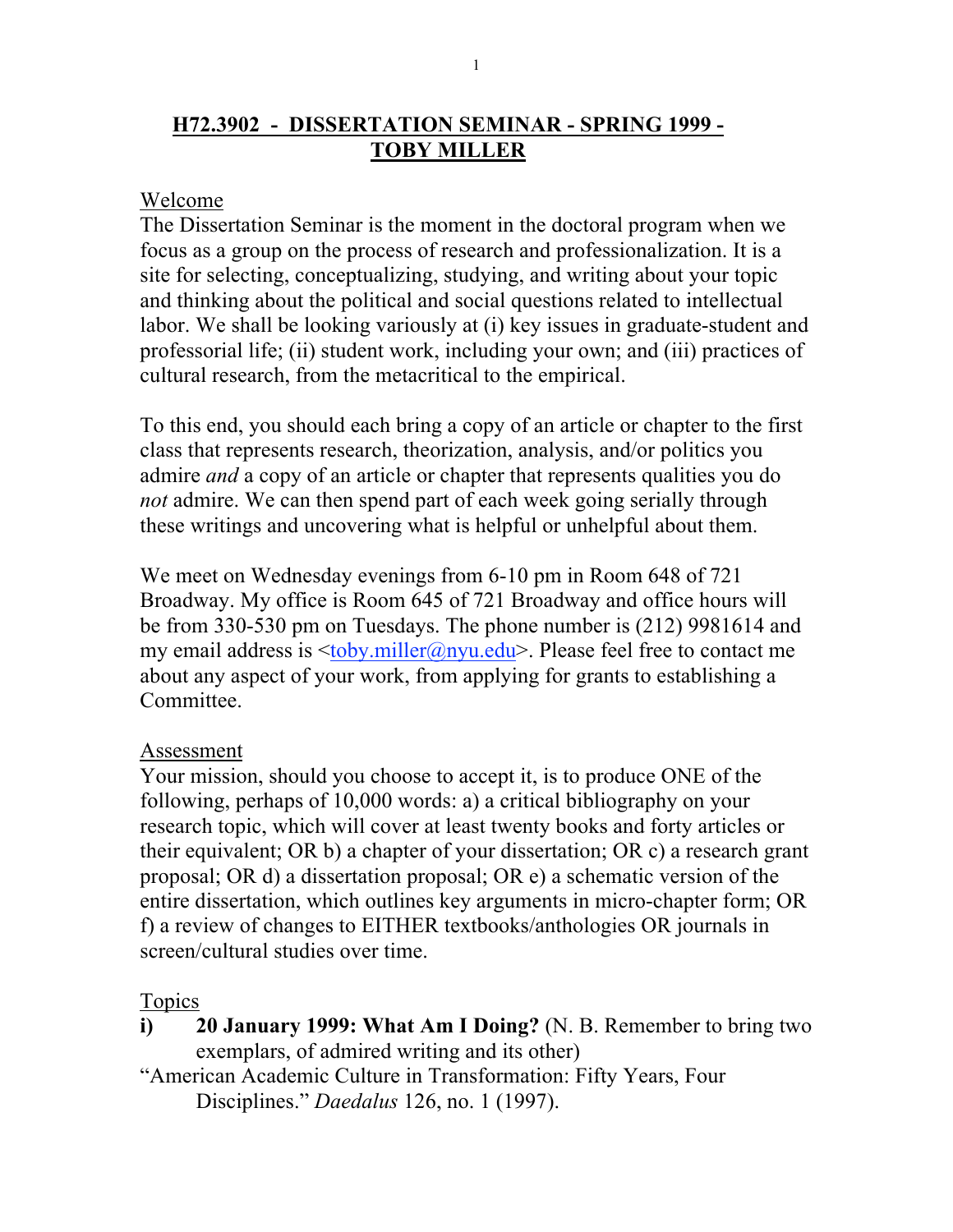"The American Academic Profession." *Daedalus* 126, no. 4 (1997).

- Nahid Aslanbeigui and Verónica Montecinos. "Foreign Students in U.S. Doctoral Programs." *Journal of Economic Perspectives* 12, no. 3 (1998): 171-82.
- L. L. Baird, ed. *Increasing Graduate Student Retention and Degree Attainment*. San Francisco: Jossey-Bass, 1993.
- Elinor G. Barber, ed. *Foreign Student Flows: Their Significance for American Higher Education*. New York: Institute for International Education, 1985.
- R. R. Bargar and J. K. Duncan. "Creative Endeavor in PhD Research: Principles, Contexts, and Conceptions." *Journal of Creative Behavior* 24, no. 1 (1990): 59-71.
- William G. Bowen and Neil L. Rudenstine in collaboration with Julie Ann Sosa, Graham Lord, Marcia L. Witte, and Sarah E. Turner. *In Pursuit of the PhD*. Princeton: Princeton UP, 1992.
- Committee on Graduate Education. Report on Graduate Education, 1998. <http://www.tulane.edu/~aau/GradEdRpt.html>.
- "Confronting the Current Job Market [I]." *Profession 96*: 60-99.
- "Confronting the Current Job Market [II]." *Profession 1998*: 208-41.
- Council of Graduate Schools. <http://www.cgsnet.org/vcr/Cctr811.html>.
- Alan E. Fechter and Catherine D. Gaddy. "Trends in Doctoral Education and Employment." *Higher Education: Handbook of Theory and Research* 13 (1998): 353-77.
- Jacqueline Fitzpatrick, Jan Secrist, and Debra J. Wright. *Secrets for a Successful Dissertation*. Thousand Oaks: Sage Publications, 1998.
- Lisa Gillingham, Joseph J. Seneca, and Michael K. Taussig. "The Determinants of Progress to the Doctoral Degree." *Research in Higher Education* 32, no. 4 (1991): 449-68.
- M. L. Goldberger, B. A. Maher, and P. E. Flattau, eds. *Research-Doctorate Programs in the United States: Continuity and Change*. Washington: National Academy P, 1995.
- Craufurd D. Goodwin and Michael Nacht. *Decline and Renewal: Causes and Cures of Decay Among Foreign-Trained Intellectuals and Professionals in the Third World*. New York: Institute of International Education, 1986.
- Bob Hodge. "Monstrous Knowledge: Doing PhDs in the New Humanities." *Australian Universities Review* 38, no. 2 (1995): 35-39.
- L. Ingram, P. Brown, and S. Mitchell. *Humanities Doctorates in the United States: 1993 Profile*. Washington: National Academy P, 1995.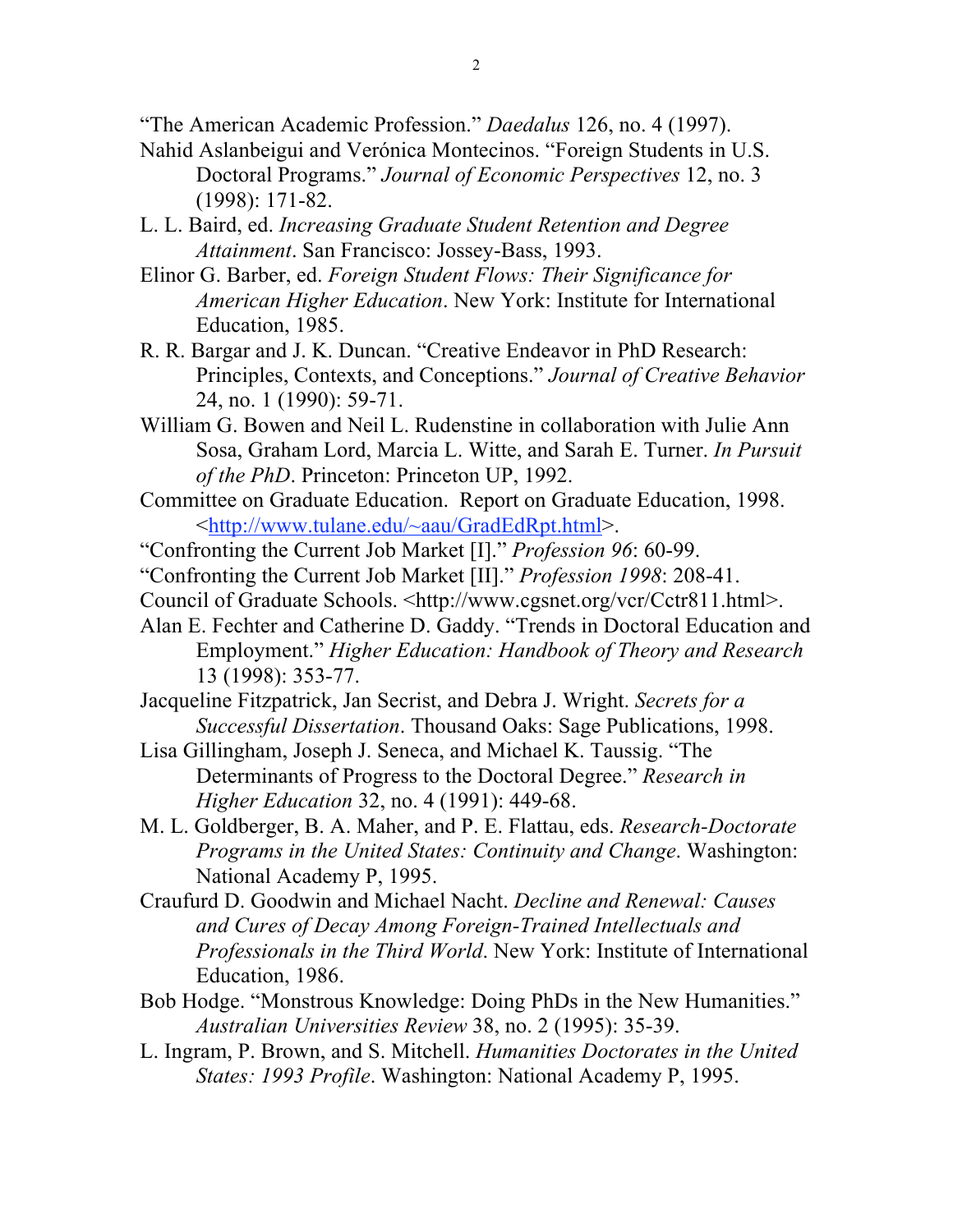- Mark R. Kelley, William Pannapacker, and Ed Wiltse. "Scholarly Associations Must Face the True Causes of the Academic Job Crisis." *Chronicle of Higher Education* 18 December 1998: B4-B5.
- Ken Kempner and William G. Tierney, eds. *The Social Role of Higher Education: Comparative Perspectives*. New York: Garland, 1996.
- Martin Kenney. *The University/Industrial Complex*. New Haven: Yale UP, 1986.
- Courtney Leatherman. "Graduate Students Win Concessions at Contentious MLA Meeting." *Chronicle of Higher Education* 8 January 1999: A15- A16.
	- \_\_\_"Research Universities Urged to Do Better Job of Tracking Careers of Ph.D.'s." *Chronicle of Higher Education* 20 November 1998: A12.
	- and Robin Wilson. "Embittered by a Bleak Job Market, Graduate Students Take on the MLA." *Chronicle of Higher Education* 18 December 1998: A10-A11.
- Arthur Levine, ed. *Higher Learning in America: 1980-2000*. Baltimore: The Johns Hopkins UP, 1993.
- Christopher J. Lucas. *American Higher Education: A History*. New York: St. Martin's P, 1994.
- Louis Menand. "How to Make the Ph.D. Matter." *New York Times* 22 September 1996.
- Cary Nelson and Michael Bérubé, eds. *Higher Education Under Fire*. New York: Routledge, 1995.
- M. T. Nettles. *Black, Hispanic and White Doctoral Students: Before, During and After Enrolling in Graduate School*. Princeton: Educational Testing Service, 1990.
- Kathy M. Newman. "Poor, Hungry, and Desperate? Or Privileged, Histrionic, and Demanding?: In Search of the True Meaning of "Ph.D"." *Social Text* 49 (Winter 1996): 97-131.
- Bill Readings. *The University in Ruins*. Cambridge, Mass.: Harvard UP, 1996.
- Kjell Erik Rudestam and Rae R. Newton. *Surviving Your Dissertation: A Comprehensive Guide to Content and Process*. Newbury Park: Sage Publications, 1992.
- M. Sellars. <http://www.flash.net/~msellars/elguapo.htm>.
- Sheila Slaughter and Larry L. Leslie. *Academic Capitalism: Politics, Policies, and the Entrepreneurial University*. Baltimore: The Johns Hopkins UP, 1997.
- "Special Issue on the Academic Profession." *Higher Education* 34, no. 3 (1997).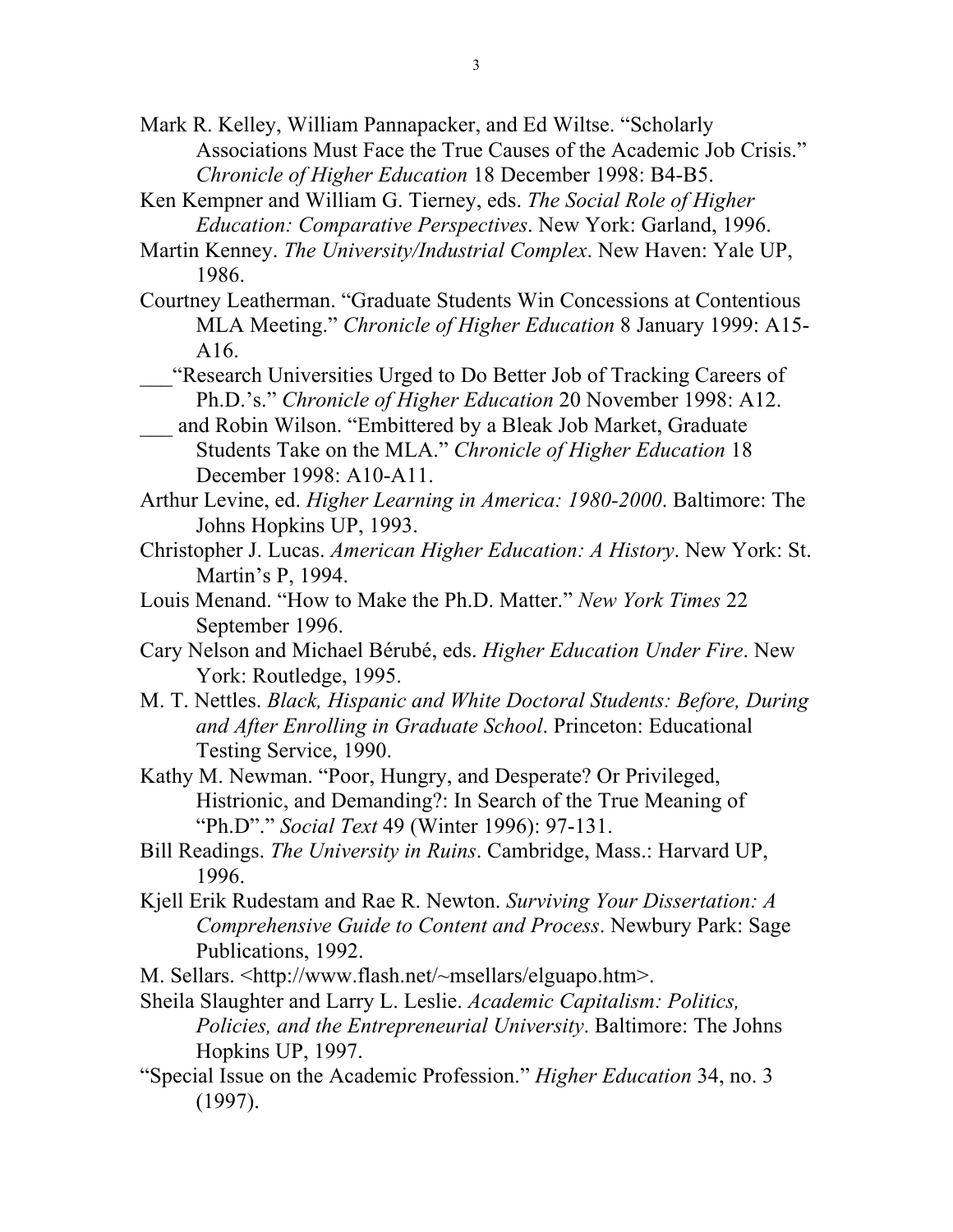"Special Topic on the Job Market." *Profession 94*: 57-105.

- D. C. Spriestersbach and L. D. Henry, Jr. "The PhD Dissertation: Servant or Master?" *Improving College and University Teaching* 26 (1978): 52- 55.
- D. Sternberg. *How to Complete and Survive a Doctoral Dissertation*. New York: St. Martin's P, 1981.
- William G. Tierney, ed. *Culture and Ideology in Higher Education: Advancing a Critical Agenda*. New York: Praeger, 1991.
- Denise K. Magner. "Record Number of Doctorates Awarded in 1997." *Chronicle of Higher Education* 8 January 1999: A14-A15.
- H. Y. Wong and J. M. Sanders. "Gender Differences in the Attainment of Doctorates." *Sociological Perspectives* 26 (1983): 29-50.

## **ii) 27 January 1999: Choosing a Topic**

- William B. Castetter and Richard S. Heisler. *Developing and Defending a Dissertation Proposal*, 5<sup>th</sup> ed. Philadelphia. Graduate School U of Pennsylvania, 1988.
- P. D. Isaac, R. A. Koenigsknecht, G. D. Malaney, and J. E. Karras. "Factors Related to Doctoral Dissertation Topic Selection." *Research in Higher Education* 30 (1989): 357-73.
- J. B. LaPidus. *Research Student and Supervisor: An Approach to Good Supervisory Practice*. Washington: Council of Graduate Schools, 1990.
- David Madsen. *Successful Dissertations and Theses: A Guide to Graduate Student Research from Proposal to Completion*. San Francisco: Jossey-Bass, 1992.
- James E. Mauch and Jack W. Birch. *Guide to the Successful Thesis and Dissertation: A Handbook for Students and Faculty*, 3<sup>rd</sup> ed. New York: Marcel Dekker, 1993.
- Judith M. Meloy. *Writing the Qualitative Dissertation: Understanding by Doing*. Hillsdale: Lawrence-Erlbaum, 1994.

## **iii) 3 February 1999: Selecting an Advisor and a Committee**

- Sheryl Baratz. "Issues of Autonomy and Guidance in Dissertation Research." Paper delivered to the National Communication Association Conference, New York, 1998.
- Robert R. Bargar and Jane Mayo-Chamberlain. "Advisor and Advisee Issues in Doctoral Education." *Journal of Higher Education* 54, no. 4 (1983): 407-432.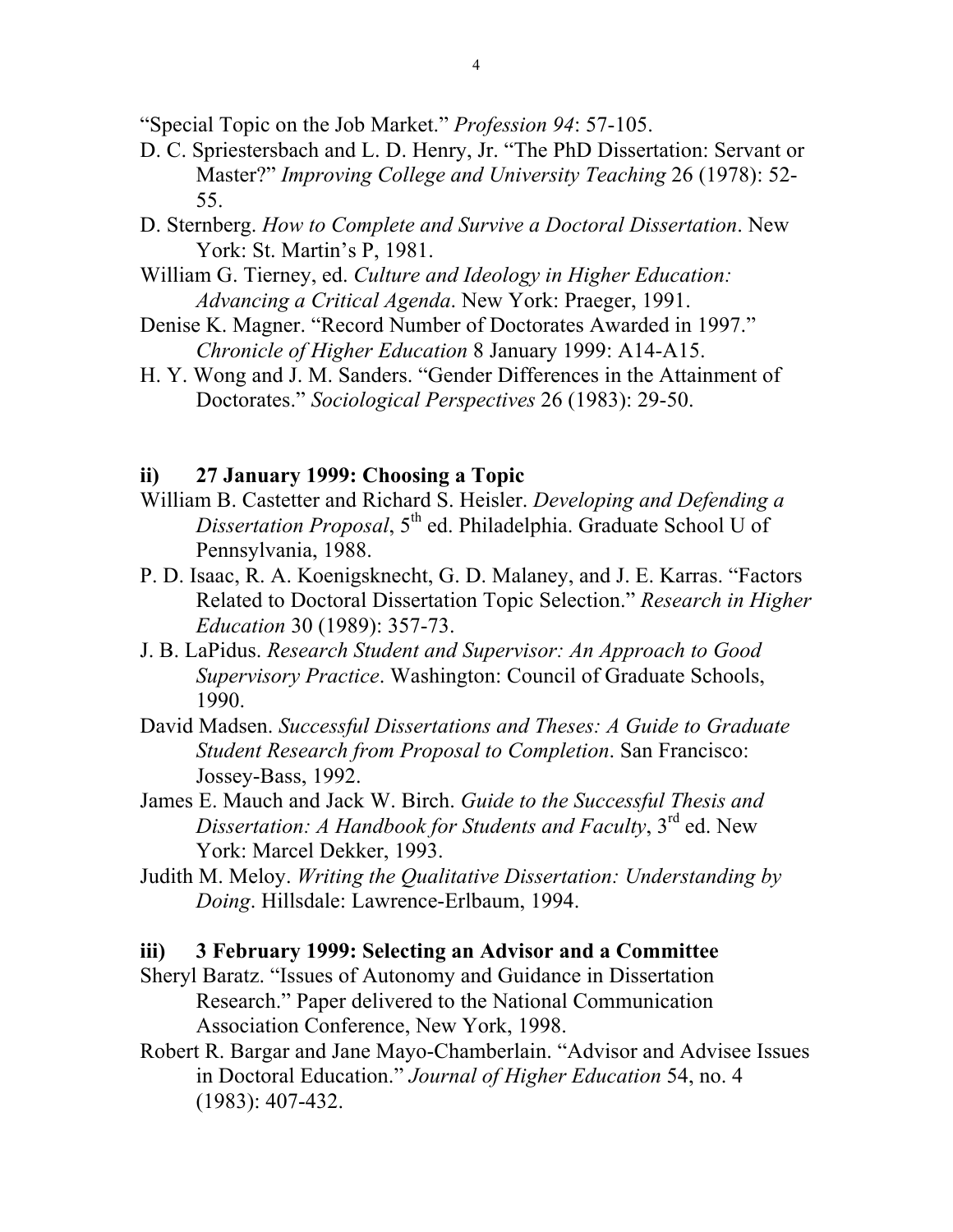R. W. Connell. "How to Supervise a Ph.D." *Vestes* 28, no. 2 (1985): 38-42. *The Faculty* (Columbia Pictures, 1998).

- John Frow. "Discipline and Discipleship." *Textual Practice* 2, no. 3 (1988): 307-23.
- Rod Giblett. "The Desire for Disciples." *Paragraph* 15, no. 2 (1992): 136- 55.
- Stephen S. Hall. "Lethal Chemistry at Harvard." *New York Times Magazine* 29 November 1998: 120-28.
- K. T. Heinrich. "Loving Partnerships: Dealing with Sexual Attraction and Power in Doctoral Advisement Relationships." *Journal of Higher Education* 62, no. 5 (1991): 514-38.
- Booi Hon Kam. "Style and Quality in Research Supervision: The Supervisor Dependency Factor." *Higher Education* 34, no. 1 (1997): 81-103.
- J. Katz and R. T. Hartnett, eds. *Scholars in the Making: The Development of Graduate and Professional Students*. Cambridge: Ballinger, 1976.
- P. D. Isaac, S. V. Quinlan, and M. M. Walker. "Faculty Perceptions of the Doctoral Dissertation." *Journal of Higher Education* 63, no. 3 (1992): 241-68.
- Courtney Leatherman. "Graduate Students Push for Reforms." *Chronicle of Higher Education* 4 December 1998: A12-A13.
- Theodore Ziolkowski. "The Ph.D. Squid." *The American Scholar* 59, no. 2 (1990): 177-95.

## **iv) 10 February 1999: Literature Search**

In addition to the readings, select two of the following periodicals, web sites, news groups, or CD-ROMs and evaluate their contributions to a key question in your own research.

- Bert Deivert. "Shots in Cyberspace: Film Research on the Internet." *Cinema Journal* 35, no. 1 (1995): 103-24.
- \_\_\_ and Dan Harries. *Film & Video on the Internet: The Top 500 Sites*. Studio City: Michael Weise Productions, 1996.
- Dorothy E. Finnegan and Zelda F. Gamson. "Disciplinary Adaptations to Research Culture in Comprehensive Institutions." *Review of Higher Education* 19 (Winter 1996): 141-77.
- Chris Hart. *Doing a Literature Review: Releasing the Social Science Research Imagination*. London: Sage Publications/Open U, 1998.
- Randy Reddick and Elliot King. *The Online Student: Making the Grade on the Internet*. Fort Worth: Harcourt Brace College, 1996.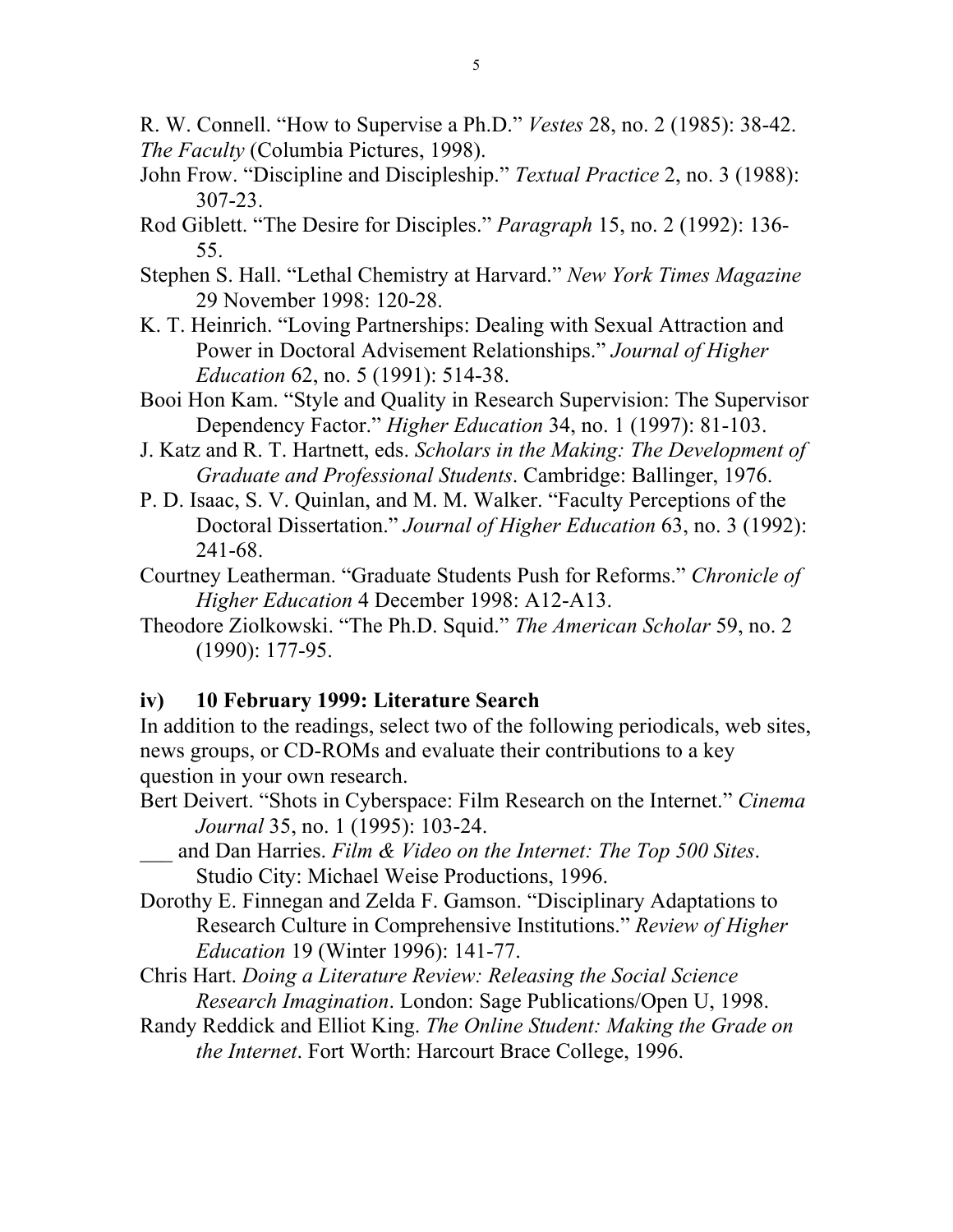- David W. Stewart and Michael A. Kamins. *Secondary Research: Information Sources and Methods*, 2<sup>nd</sup> ed. Newbury Park: Sage Publications, 1993.
- Journals: *Advertising Age, Afterimage, African Media Review, American Anthropologist, American Cinemaeditor, American Cinematographer, American Ethnologist, American Film, American Historical Review, American Journal of Semiotics, American Journal of Sociology, American Sociological Review, American Studies Quarterly, Angelaki, Animation Journal, Annual Review of Anthropology, Annual Review of Sociology, Anthropological Forum, Anthropological Theory, Artforum, Art and Text, Asian Cinema, Australian Journal of Communication, Australian Journal of Cultural Studies, Australian Journal of Screen Theory, Billboard, Black Film Review, Black Renaissance Noire, Body & Society, boundary 2, Box Office, British Journal of Sociology, Broadcasting and Cable, camera obscura, Canadian Journal of Communication, Canadian Journal of Film Studies/Revue canadienne d'études cinématographiques, Canadian Review of Anthropology/Sociology, Cineaste, Cinefantastique, Cinema Canada, Cinema Journal, Cinema Papers, Cinematograph, Cinemaya, Communal/Plural: Journal of Transnational & Crosscultural Studies, Communication Abstracts, Communication Research, Communication Theory, Contemporary Sociology, Continuum, Convergence: The Journal of Research into New Media Technologies, Critical Arts, Critical Inquiry, Critical Quarterly, Critical Studies in Mass Communication, Critique of Anthropology, Cultural Critique, Cultural Dynamics, Cultural Studies, Cultural Studies in Birmingham, Cultural Trends, Cultural Value, Culture and Policy, Culture & Psychology, Current Sociology, Democratic Communique, Diasporas, differences, Discourse, Discourse & Society, Discourse Studies, Dissertation Abstracts International, Dox, East-West Film Journal, Economy and Society, Emergences: Journal for the Study of Media and Composite Cultures, Emmy, Ethnos, European Journal of Communication, European Journal of Cultural Studies, European Journal of Social Theory, Feedback, Film Comment, Film Criticism, Film Culture, Film and History, Film History, Film Journal, Film Literature Index, Film and Philosophy, Film Quarterly, Film Threat, Films and Filming, Films in Review, Framework, French Cultural Studies, Gazette, Genders, Historical Journal of Film, Radio and Television, Hollywood Reporter, Howard Journal of Communications, Humanities Index, The Information*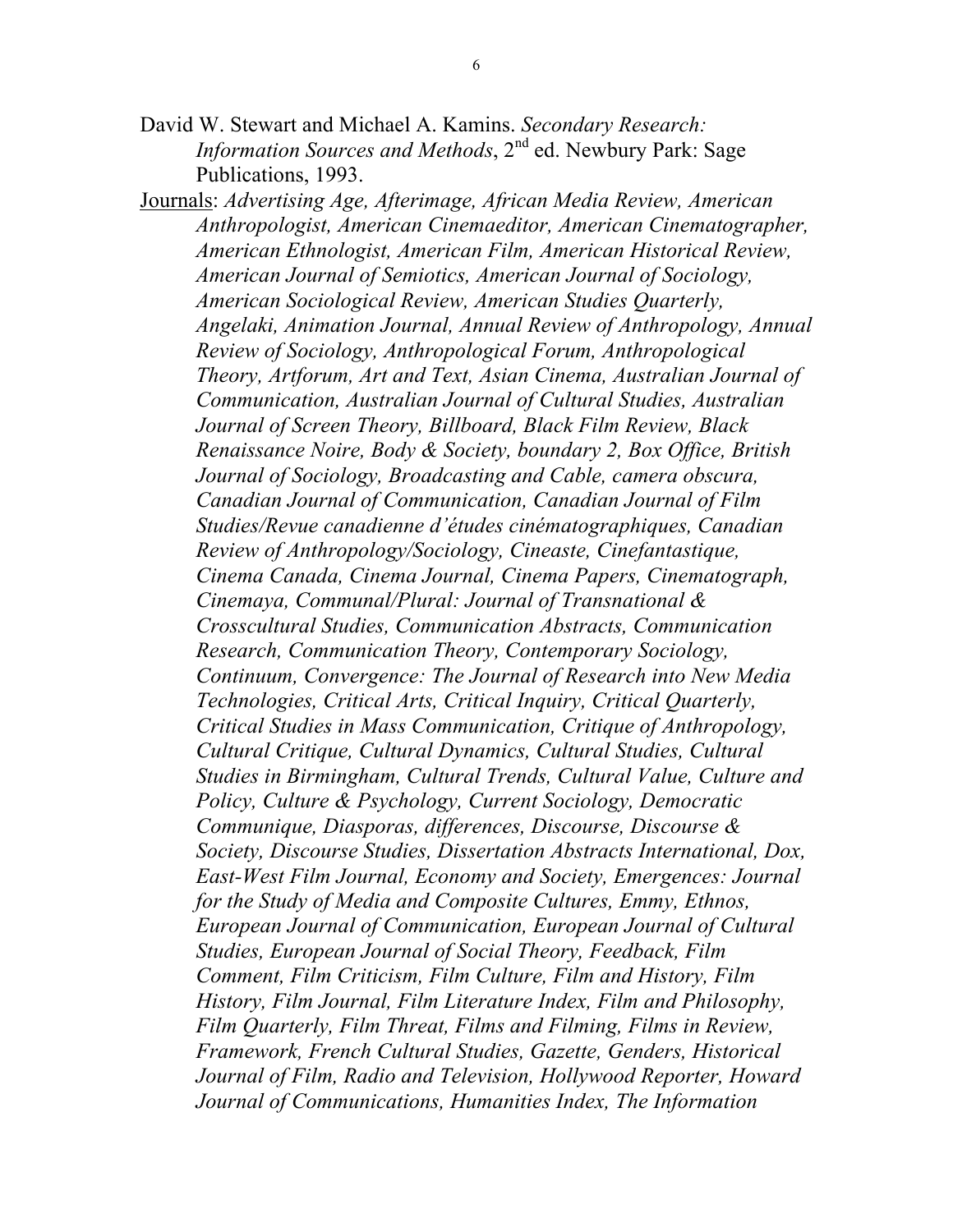*Society, Independent, International Index to Film Periodicals, International Index to Television Periodicals, International Journal of Cultural Policy, International Journal of Cultural Studies, International Review of Sociology, International Sociology, Iris, Journalism & Mass Communication Educator, Journalism & Mass Communication Quarterly, Journal of African Cultural Studies, Journal of American Culture, Journal of American History, Journal of Arts Management, Law, and Society, Journal of Broadcasting and Electronic Media, Journal of Communication, Journal of Communication Inquiry, Journal of Contemporary Ethnography, Journal of Film and Video, Journal of Gender Studies, Journal of Latin American Cultural Studies (Travesia), Journal of Material Culture, Journal of Popular Culture, Journal of Popular Film and Television, Journal of Radio Studies, Journal of Sociology, Journal of Youth Studies, Jump Cut, Kinema, Lightstruck, Literature/Film Quarterly, Mass Communication & Society, Men and Masculinities, Media Culture & Society, Media History, Media International Australia, Metro, m/f, Millennium Film Journal, Monthly Film Bulletin, Montage, Movie, Movieline, National Identities, New Formations, New Media & Society, October, Off Hollywood Report, Persistence of Vision, Pix, Political Communication, Postcolonial Studies: Culture, Politics, Economy, Post Script, Premiere, Pretexts: Literary and Cultural Studies, Psychoanalytic Studies, Psychotronic Video, Public Culture, Quarterly Review of Film, Television and Video, Quarterly Review of Speech, Queens Quarterly, Review of Education/Pedagogy/Cultural Studies, Screen, Screen Education, Sexualities, Sight and Sound, Sightlines, Social Identities, Social Science Information, Social Sciences Index, Social Semiotics, Social Text, Sociological Abstracts, Sociological Review, Sociological Theory, Sociology, South Atlantic Quarterly, Southern Review, Spectator, Strategies: Journal of Theory, Culture & Politics, Studies in Visual Communication, Telemedium: The Journal of Media Literacy, Television Quarterly, Theory Culture & Society, Third Text, Topia, Variety, Velvet Light Trap, Visions, Visual Anthropology, Visual Anthropology Review,Visual Cognition, Visual Sociology, Western Humanities Review, Wide Angle,* and *Word and Image*.

Web sites: AFI OnLine Cinema. <www.afionline.org/cinema>. All-Movie Guide. <http://allmovie.com/amg/movie\_Root.html>.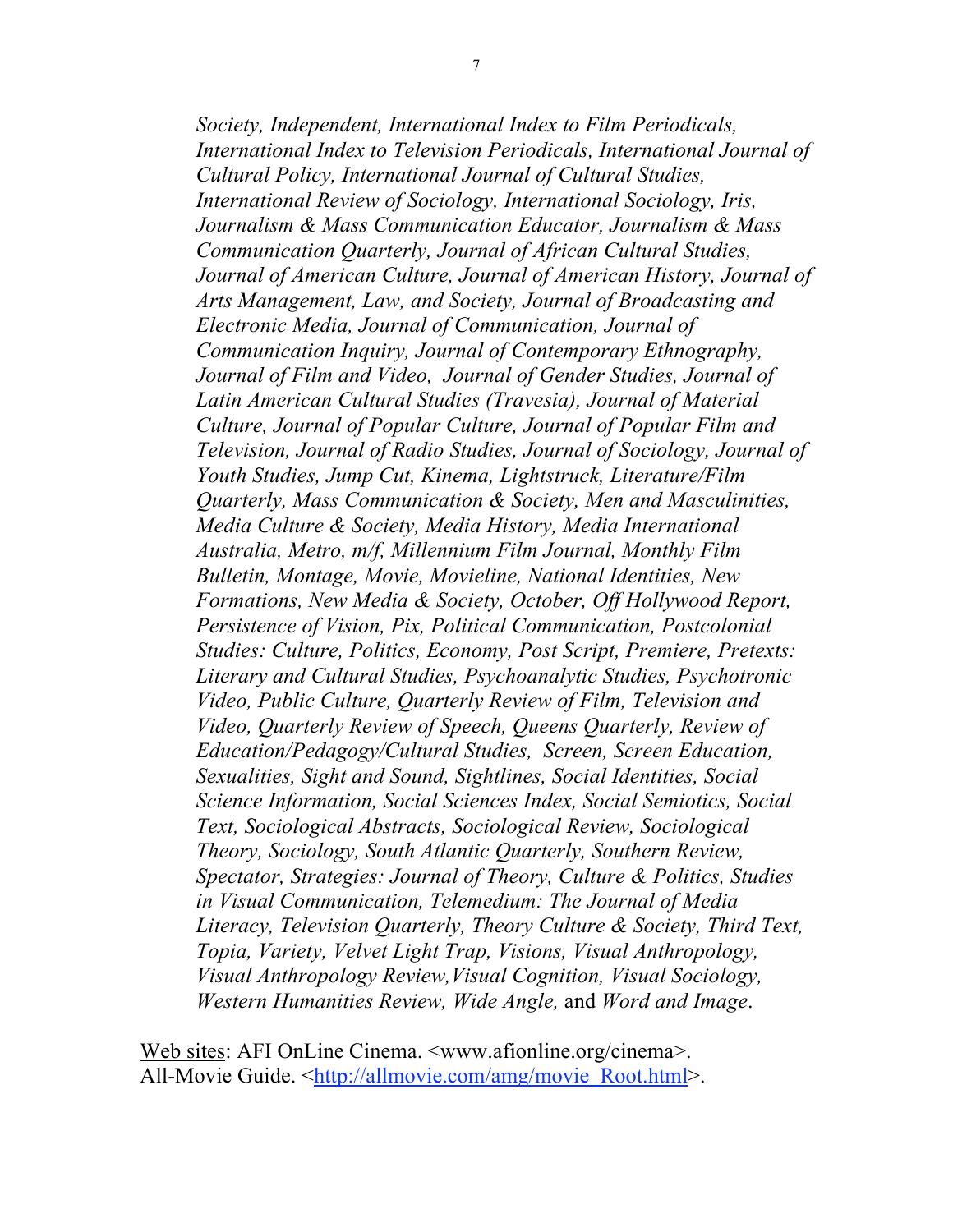*American Communication Journal*.

<http://www.americancomm.org/~aca/acj/acj.html>. *Annual Review of Sociology*. <http://www.annurev.org/ari>. *Australian Humanities Review*. <http://www.lamp.ac.uk.ahr/>. A-Z List of Electronic Journals.

<http://www.lib.cam.ac.uk/InformationServices/journals.html>. Bad Subjects. <http://english-server.hss.cmu.edu/bs>.

Centre for Science Development. <http://www.geocities.com/~yenza>. Cinemachine. <http://www.cinemachine.com>.

The Cinema Connection. <http://ww.socialchange.net.au/TCC/>. CineMedia. <http://www.afionline.org/CineMedia/cmframe.html>. CTheory. <http://www.ctheory.com>. Cultstud-L.

<http//www.cas.usf.edu/communication/rodman/cultstud/index.html>. Cultural Studies Central. <http://home.earthlink.net/~rmarkowitz>. Culture and Communication Reading Room.

<http://kali.murdoch.edu.au/~cntinuum>.

*Electronic Journal of Sociology.* <http://www.sociology.org/>.

The English Server. <http://english-server.hss.cmu.edu>.

Film Philosophy. <http://www.mailbase.ac.uk/lists/film-philosophy/files>.

Film Score Theory. <http://filmsound.studienet.org>.

<http://www.boxoffice.guru.com.>.

<http://www.nyu.edu/library/bobst/research/hum/cinema>.

*IJMCS: The International Journal for Media and Communication Studies*. <http://www.aber.ac.uk/-jmcwww*>*.

INFOMINE (Scholarly Internet Resource Collections). <http://libwww.ucr.edu>.

Institute for Cognitive Studies in Film and Video.

<http://falcon.cc.ukans.edu/~ics>.

Internet Movie Database. <http://www.cs.cf.ac.uk/Movies/search.html>.

LSU Libraries Webliography: Film and Media.

<http://www.lib.lsu.edu/hum/film.html>.

Media Circus. <http://hampshire.edu/~mcircus/>.

Media and Communications Study Site.

<http://www.aber.ac.uk/~dgc/media.html>.

The Media History Project. <http://www.mediahistory.com>.

Movie Review Query Engine at Telerama.

<http://www.cinema.pgh.pa.us/movie/reviews>.

Moving Image Genre-Form Guide.

<http://lcweb.loc.gov/rr/mopic/migintro.html>.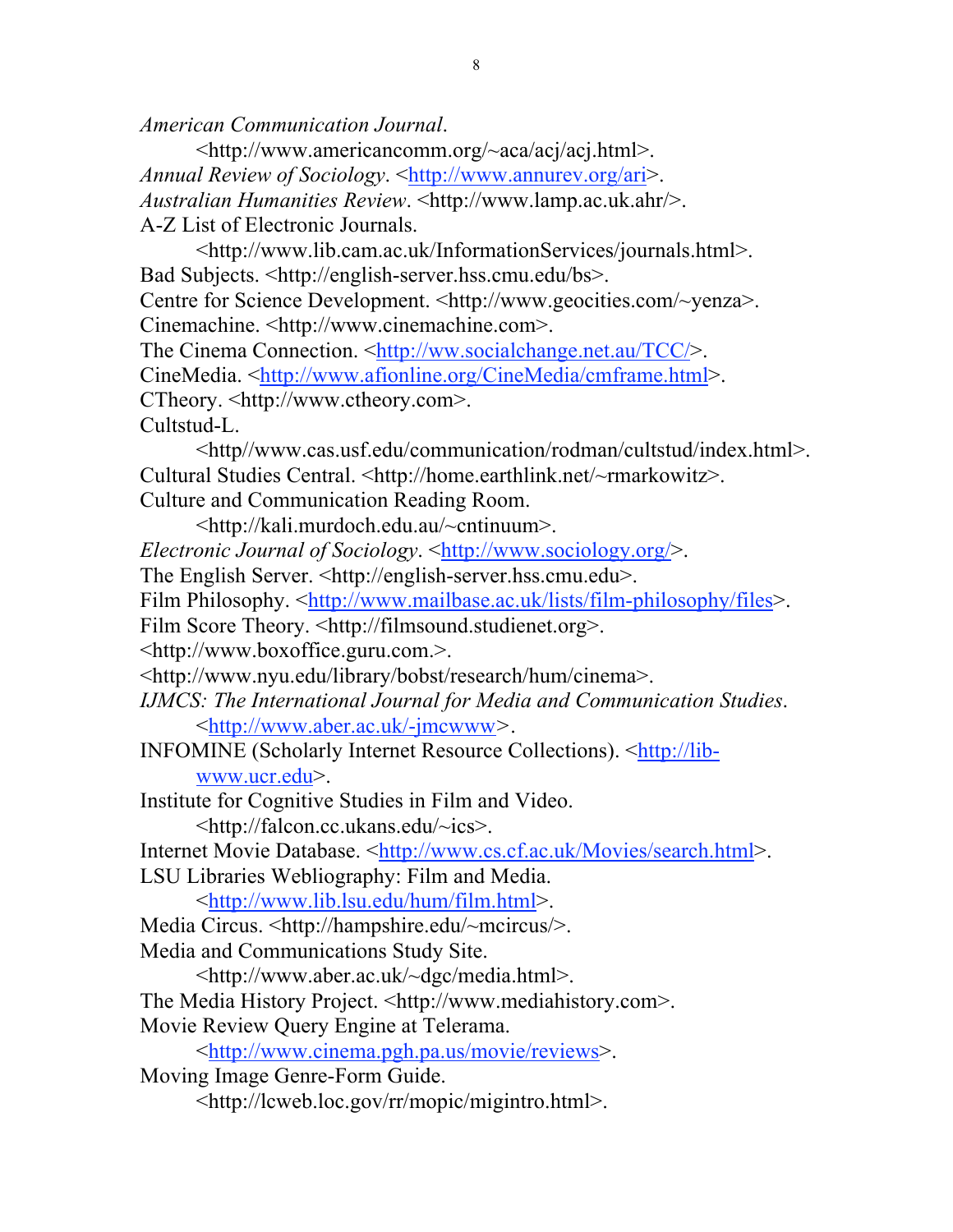*Postmodern Culture.* <http://muse.jhu.edu/journals/postmodern\_culture/>. Sarah Zupko's Cultural Studies Center.

<http://www.mcs.net/~zupko/popcult.htm>.

Scholarly Articles Research Alerting. <http://www.carfax.co.uk>. *Scope: An Online Journal of Film Studies*.

<http://www.nottingham.ac.uk/film/journal>.

*Screening the Past.* <http://www.latrobe.edu.au/www/screeningthepast/>. ScreenSite. <http://www.tcf.ua.edu/ScreenSite>.

The Silent Film Bookshelf.

<http://www.cinemaweb.com/silentfilm/books.htm>. *Sociological Research Online*.

<http://www.socresonline.org.uk/socresonline/>.

*Theory*. <http://www.theory.org.uk>.

UCLA Arts Library Selected Internet Sources in Film.

<http://www.library.ucla.edu/libraries/arts/websites/wwwmov.htm>.

Voice of the Shuttle: Cultural Studies.

<http://humanitas.ucsb.edu/shuttle/cultural.html>.

Women Film Pioneers Project.

<http://www.duke.edu/web/film/pioneers.html>.

Newsgroups: Amia-L. <listserv@ukcc.uky.edu>.

Archive-L. <maiser@tcf.ua.edu>.

Cinema-L. <listserv@auvm.american.edu>.

Culstud-L. <cultstud-l@nosferatu.cas.usf.edu>.

Film-Theory. <majordomo@jefferson.village.virginia.edu>.

Filmus-L.  $\leq$ listserv@ucs.indiana.edu>.

FrameWorks. <listserv@listserv.aol.com>.

H-Film. <listserv@h-net.msu.edu>.

Mediaweb. <listserv@vm.temple.edu>.

Nymasa—American Studies Association New York Metro Chapter.

<Majordomo@columbia.edu>.

Screen-L.  $\leq$ screen-l $\omega$ ual vm.ua.edu>.

TV-L. <subscribe@onelist.com>.

Viscom.  $\langle$ listserv@vm.temple.edu $\rangle$ .

CD-ROMs: *Abstracts in Anthropology*. *America: History and Life*. *Art Index*. *Arts and Humanities Citation Index*. *Film Index International*.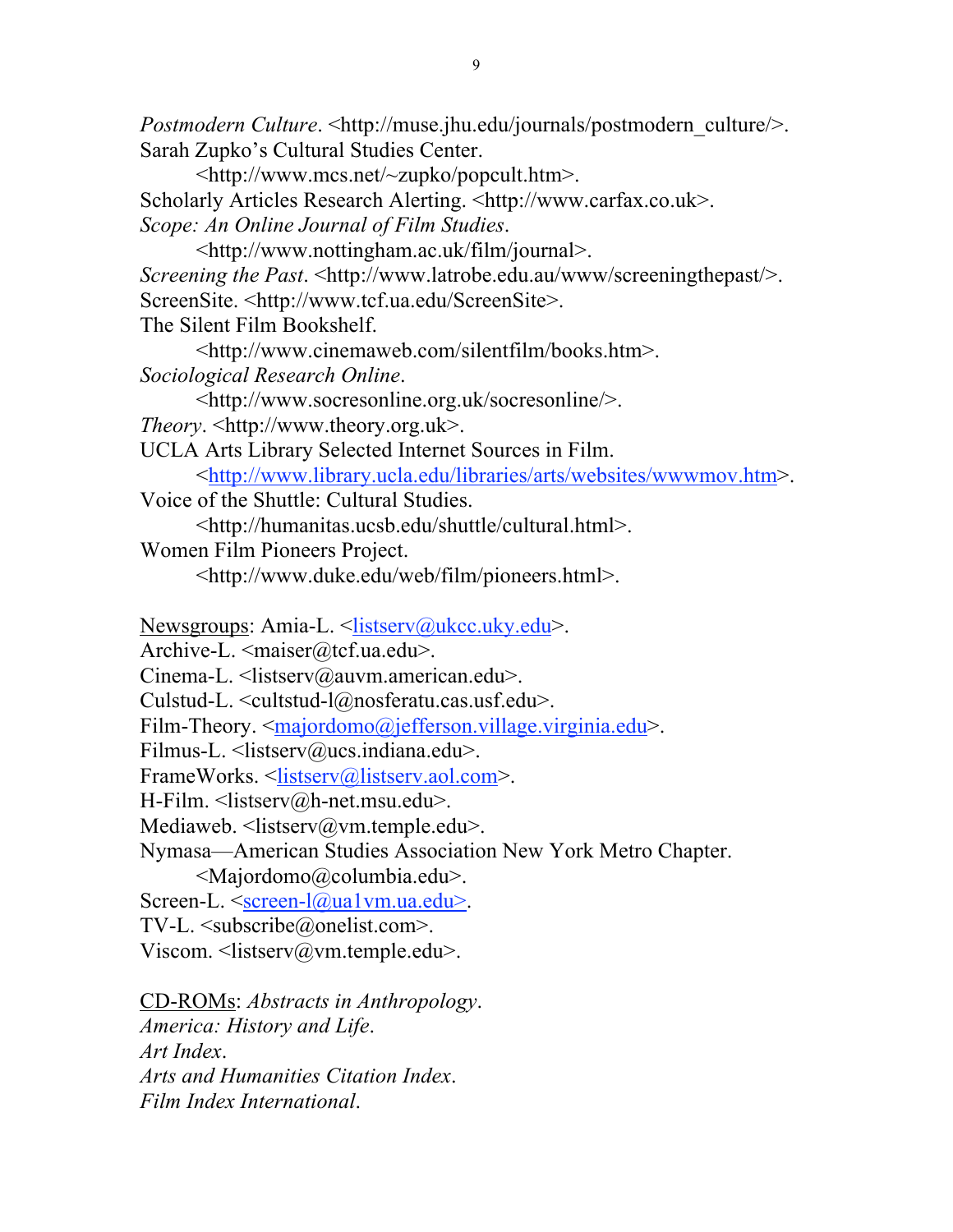*Historical Abstracts*. *International Film*. *MLA International Bibliography*. *Musical Literature International*. *The Music Index*. *The Philosopher's Index*. *Social Sciences Citation Index*. *Sociological Abstracts*.

## **v) 17 February 1999: Data Collection**

- Anna Banks and Stephen P. Banks, eds. *Fiction & Social Research by Ice or Fire*. Walnut Creek: AltaMira P, 1998.
- Willa K. Baum. *Transcribing and Editing Oral History*. Nashville: American Association for State and Local History, 1991.
- Wayne C. Booth, Gregory G. Colomb, and Joseph M. Williams. *The Craft of Research*. Chicago: U of Chicago P, 1995.
- Eileen Bowser and John Kuiper, eds. *A Handbook for Film Archives*. New York: Garland, 1991.
- Amanda Coffey and Paul Atkinson. *Making Sense of Qualitative Data: Complementary Research Strategies*. Thousand Oaks: Sage Publications, 1996.
- Jean M. Converse and Stanley Presser. *Survey Questions: Handcrafting the Standardized Questionnaire*. Newbury Park: Sage Publications, 1986.
- Steven Davidson and Gregory Lukow, eds. *The Administration of Television Newsfilm and Videotape Collections: A Curatorial Manual*. Los Angeles: American Film Institute, 1997.
- Glen H. Elder, Jr., Eliza K. Pavalko, and Elizabeth C. Clipp. *Working with Archival Data: Studying Lives*. Newbury Park: Sage Publications, 1993.
- Helen Harrison, ed. *Audiovisual Archive Literature: A Select Bibliography*. Paris: UNESCO, 1993.
- Herbert Jacob. *Using Published Data: Errors and Remedies*. Newbury Park: Sage Publications, 1984.
- Doris S. Miller, ed. *Bobst and Beyond: A Guide to Graduate Research in New York City*. New York: Graduate School of Arts and Science, New York U, 1994.
- **vi) 24 February 1999: Epistemology and Ethics**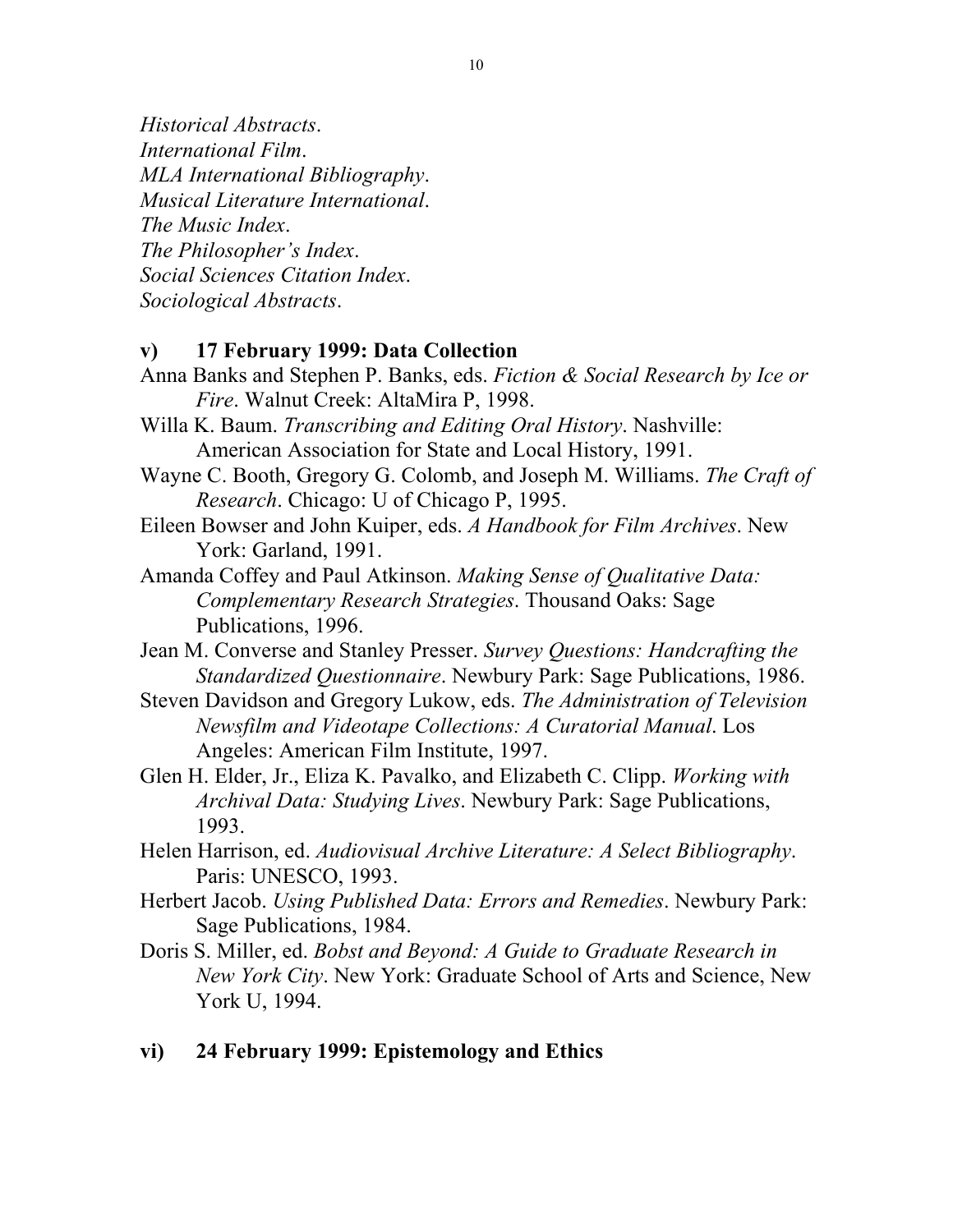- R. D. Brown and L. A. Krager. "Ethical Issues in Graduate Education: Faculty and Student Responsibilities." *Journal of Higher Education* 56, no. 4 (1985): 403-418.
- Roger Chartier. "Texts, Printings, Readings." *The New Cultural History*. Ed. Lynn Hunt. Berkeley: U of California P, 1989. 154-75.
- Copyright and Multimedia Law for Webbuilders and Multimedia Authors. <http://www.lib.uiowa.edu/proj/webbuilder/copyright.html>.
- Michael Denning. Why a Graduate Student Union? Reflections on Academic Freedom in the Research University. Mimeo, n. d.
- Michel Foucault. "The Discourse of History." *Foucault Live: (Interviews 1966-84)*. Ed. Sylvère Lotringer. New York: Semiotext(e) Foreign Agents Series, 1989. 11-34.
- Stephen Greenblatt. *Learning to Curse: Essays in Early Modern Culture*. London: Routledge, 1990. 146-60.
- <http://www.faculty.ehc.edu/users/fmichtel/intplag.htm>.
- IntegriGuard. <http://www.integriguard.com> and <http://paperbin.com>.
- Allan J. Kimmel. *Ethics and Values in Applied Social Research*. Newbury Park: Sage Publications, 1988.
- Bruno Latour. *We Have Never Been Modern*. Trans. C. Porter. Harvard: Harvard UP, 1993.
- Alec McHoul and Tom O'Regan. "Towards a Paralogics of Textual Technologies: Batman, Glasnost and Relativism in Cultural Studies." *Southern Review* 25, no. 1 (1992): 5-26.
- Toby Miller. *Technologies of Truth: Cultural Citizenship and the Popular Media*. Minneapolis: U of Minnesota P, 1998. 37-63.
- Jane Ribbens and Rosalind Edwards, eds. *Feminist Dilemmas in Qualitative Research: Public Knowledge and Private Lives*. Thousand Oaks: Sage Publications, 1997.
- Joan E. Sieber. *Planning Ethically Responsible Research: A Guide for Students and Internal Review Boards*. Newbury Park: Sage Publications, 1992.

University of Arkansas. <http://www.uark.edu/depts/plscinfo/pub/ethics/ethics.html>.

#### **vii) 3 March 1999: Method**

- Pari Alasuutari. *Researching Culture: Qualitative Method and Cultural Studies*. London: Sage Publications, 1995.
- Rosaline S. Barbour aand Jenny Kitzinger, eds. *Developing Focus Group Research: Politics, Theory and Practice*. Thousand Oaks: Sage Publications, 1998.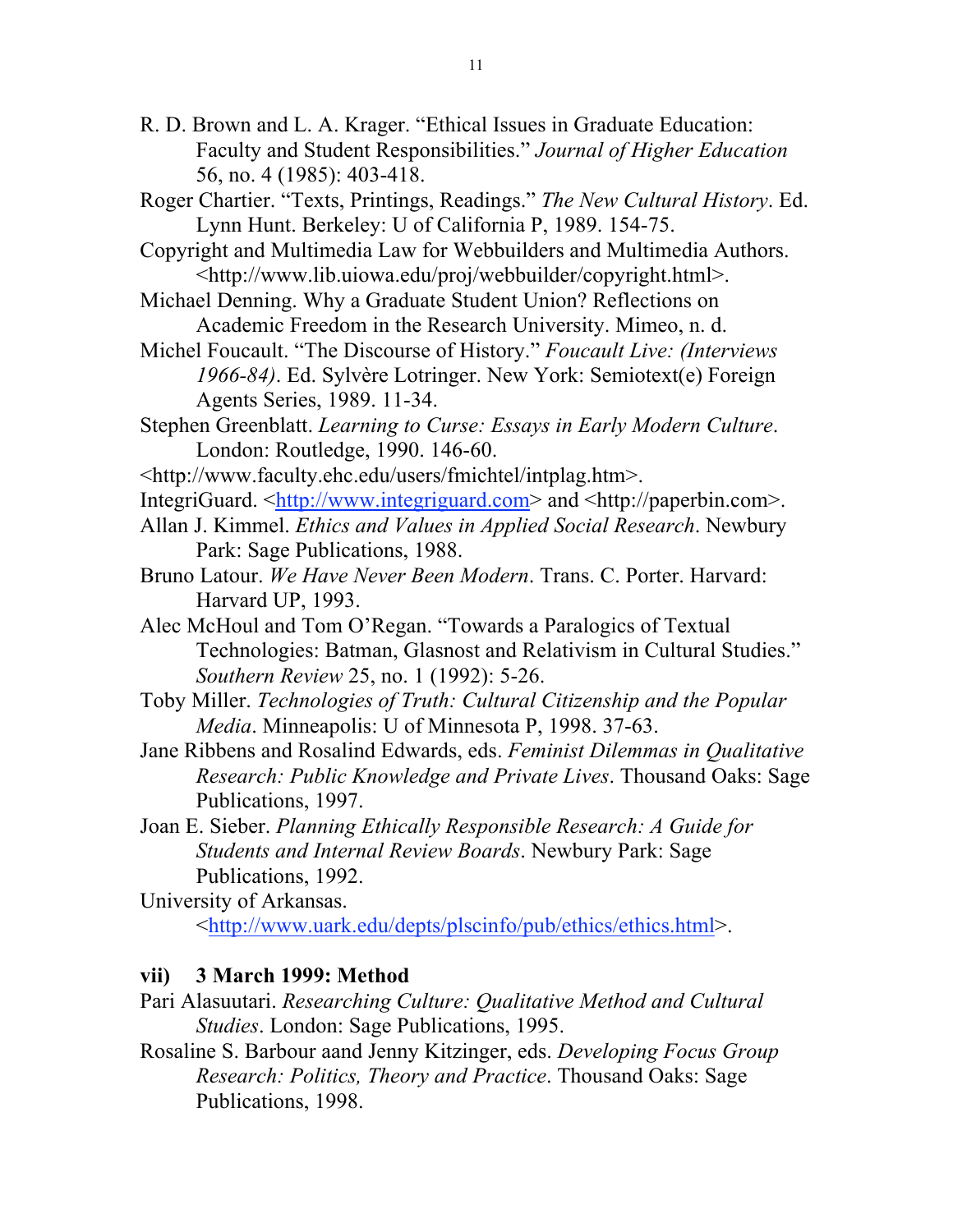- Arthur Asa Berger. *Media Research Techniques*, 2<sup>nd</sup> ed. Thousand Oaks: Sage Publications, 1998.
- H. Russell Bernard, ed. *Handbook of Methods in Cultural Anthropology*. Walnut Creek: Alta Mira P, 1998.
- Amanda Coffey. *The Ethnographic Self: Fieldwork and the Representation of Identity*. Thousand Oaks: Sage Publications, 1998.
- Victor C. de Munck and Elisa J. Sobo, eds. *Using Methods in the Field: A Practical Introduction and Casebook*. Thousand Oaks: Sage Publications, 1998.
- Norman K. Denzin and Yvonna S. Lincoln, eds. *Handbook of Qualitative Research*. Thousand Oaks: Sage Publications, 1994.
- Uwe Flick. *An Introduction to Qualitative Research*. Thousand Oaks: Sage Publications, 1998.
- M. M. Fonow and J. Cook, eds. *Beyond Methodology*. Bloomington: U of Indiana P, 1991.
- Jaber F. Gubrium and James A. Holstein. *The New Language of Qualitative Method*. New York: Oxford UP, 1997.
- M. Hammersley. *What's Wrong with Ethnography?: Methodological Explorations*. London: Routledge, 1992.
- S. Harding, ed. *Feminism and Methodology*. Milton Keynes: Open UP, 1987.
- Klaus Bruhn Jensen and Nicholas W. Jankwoski, eds. *A Handbook of Qualitative Methodologies for Mass Communication Research*. New York: Routledge, 1991.
- Jeffrey C. Johnson. *Selecting Ethnographic Informants*. Newbury Park: Sage Publications, 1990.
- Gavin Kendall and Gary Wickham. *Using Foucault's Methods*. London: Sage Publications, 1999.
- Jim McGuigan, ed. *Cultural Methodologies*. London: Sage Publications, 1997.
- Annette Markham. *Life Online: Researching Real Experience in Virtual Space*. Walnut Creek: Alta Mira P, 1998.
- Joseph A. Maxwell. *Qualitative Research Design: An Interactive Approach*. Thousand Oaks: Sage Publications, 1996.
- Toby Miller and Alec McHoul. *Popular Culture and Everyday Life*. London: Sage Publications, 1998.
- J. M. Morse, ed. *Critical Issues in Qualitative Research Methods*. Thousand Oaks: Sage Publications, 1994.
- Charles C. Ragin. *Constructing Social Research: The Unity and Diversity of Method*. Thousand Oaks: Pine Forge P, 1994.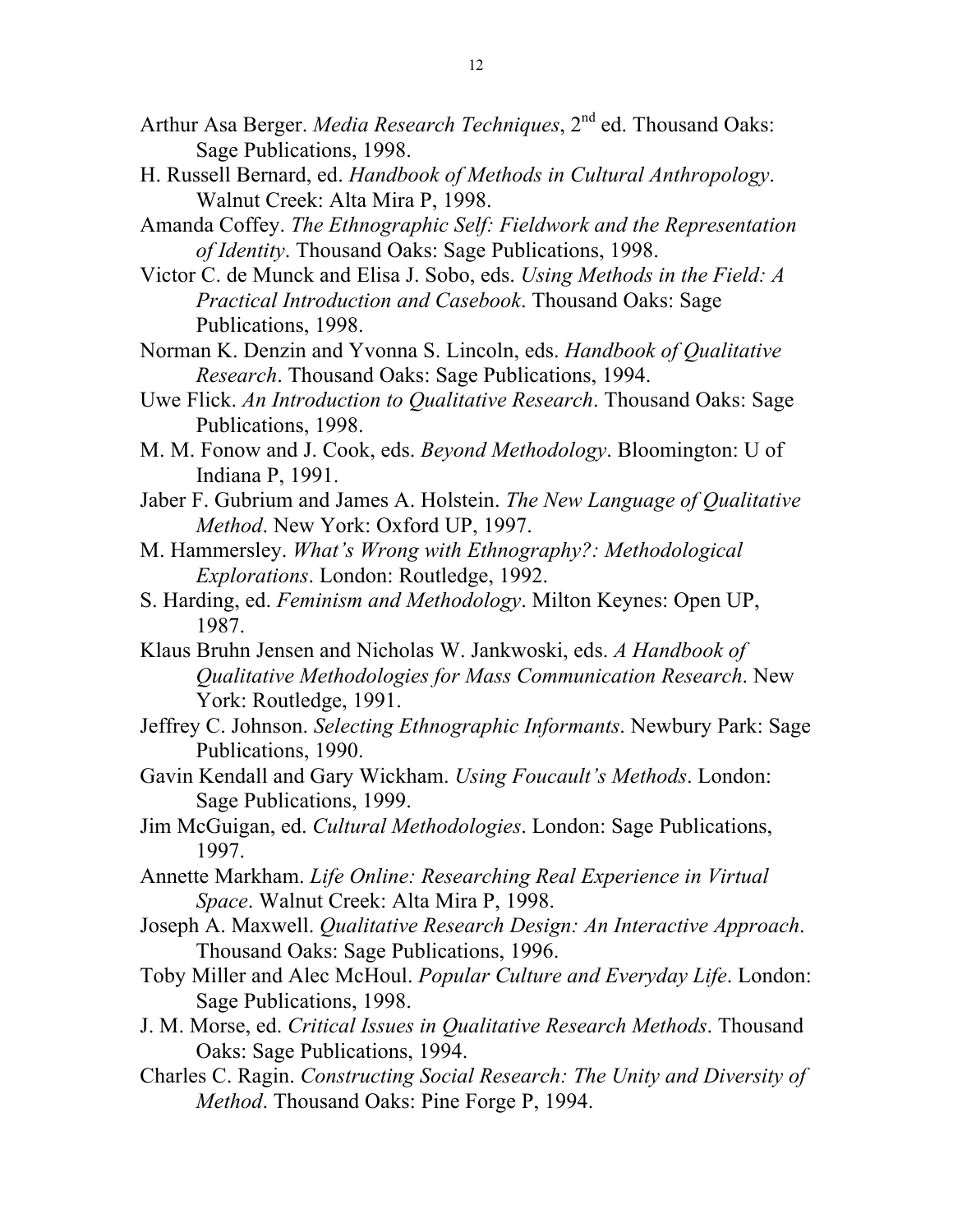Herbert J. Rubin and Irene S. Rubin. *Qualitative Interviewing: The Art of Hearing Data*. Thousand Oaks: Sage Publications, 1995.

- Jean C. Schensul and Margaret Diane LeCompte, eds. *The Ethnographer's Toolkit*. Walnut Creek: AltaMira P, 1999.
- Anselm I. Strauss and Juliet Corbin. *Basics of Qualitative Research: Techniques and Procedures for Developing Grounded Theory*, 2<sup>nd</sup> ed. Thousand Oaks: Sage Publications, 1999.
- Carol A. B. Warren. *Gender Issues in Field Research*. Newbury Park: Sage Publications, 1988.

Harry F. Wolcott. *The Art of Fieldwork*. Walnut Creek: AltaMira P, 1995.

#### **viii) 10 March 1999: Grants**

York: Plenum P, 1995.

American Association of University Women. <http://www.aauw.org/>. American Council of Learned Societies. <http://www.acls.org/>. American Philosophical Society. <http://www.amphilsoc.org/>. *Annual Register of Grant Support*. Wilmette: National Register, current. *Directory of Research Grants*. Phoenix: Oryx P, current. *Financial Aid for Minorities in Education*. Garrett Park: Garrett Park, current. *The Foundation Directory*. New York: Foundation Center, current. *The Foundation Grants Index*. New York: Foundation Center, current. *Fulbright and Other Grants for Graduate Study Abroad, 1999-2000*. New York: Institute of International Education, 1998. *The Grants Register, 1997-99*. New York: St. Martin's P, 1996. International Research & Exchanges Abroad. <http://www.irex.org>. Lawrence F. Locke, Warren Wyrick Spirduso, and Stephen S. Silverman. *Proposals That Work: A Guide for Planning Dissertations and Grant Proposals*, 3rd ed. Newbury Park: Sage Publications, 1993. Mary Inghaham Bunting Institute of Radcliffe College. <http://www.radcliffe.edu/bunting/index.html>. National Endowment for the Arts. <http://arts.endow.gov/>. National Endowment for the Humanities. <http://www.neh.fed.us>. S. Meléndez. "Funding Doctoral Studies for Minorities." *Minorities in Higher Education*. Ed. M. J. Justiz, R. Wilson, and L. Bjork. Phoenix: American Council on Education/Oryx P, 1994. 107-19. Willo Pequegnat and Ellen Stover, eds. *How to Write a Successful Research Grant Application: A Guide for Social and Behavioral Scientists*. New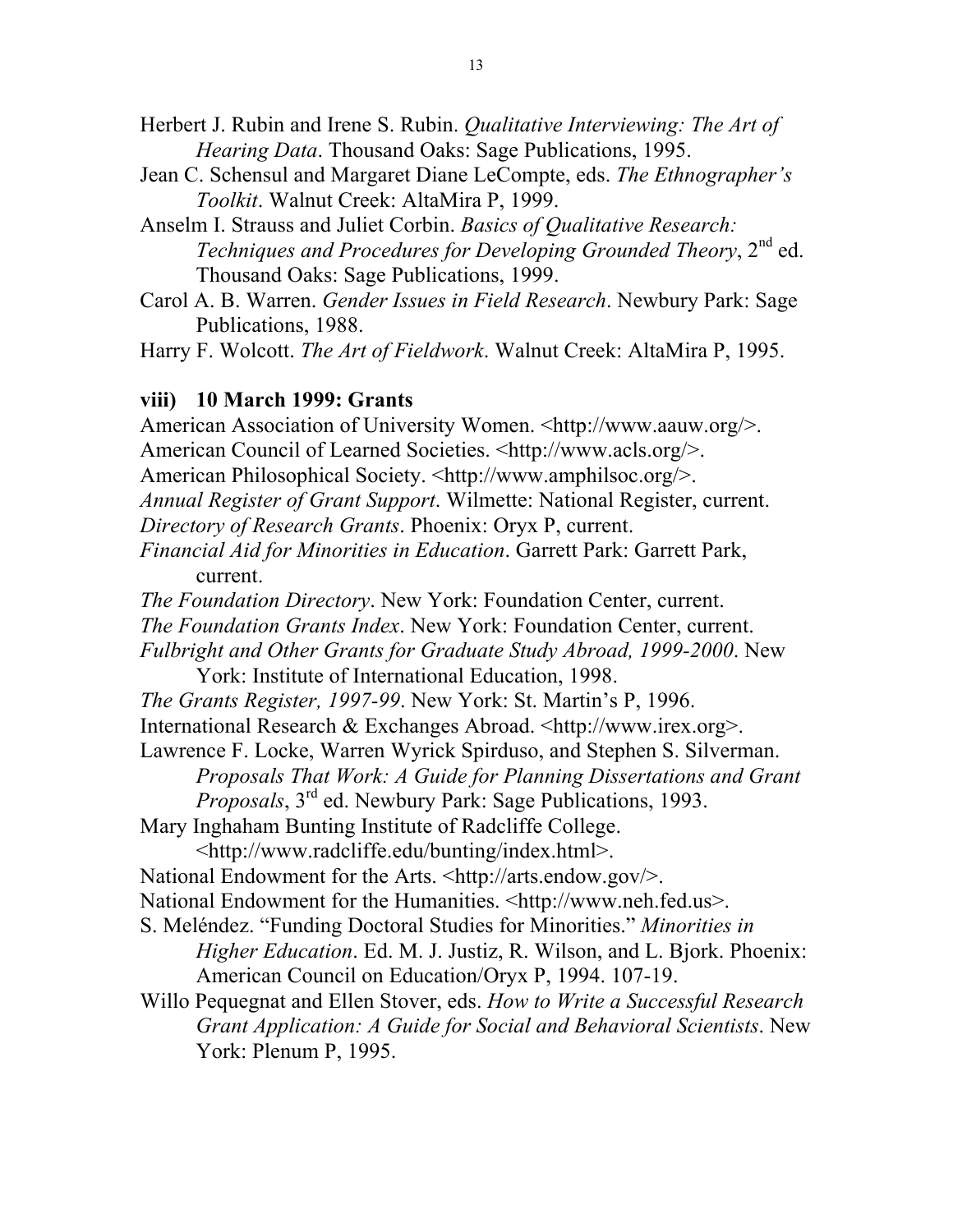- Joanne B. Ries and Carl G. Leukefeld. *Applying for Research Funding: Getting Started and Getting Funded*. Thousand Oaks: Sage Publications, 1995.
- Virginia P. White. *Grants: How to Find Out About Them and What to do Next*. New York: Plenum P.

## **ix) 24 March 1999: Writing**

- Joan Bolker. *Write Your Dissertation in Fifteen Minutes a Day*. *The Chicago Manual of Style*, 14th ed. Chicago: U of Chicago P, 1993. Robert M. Emerson, Rachel I. Fretz, and Linda L. Shaw. *Writing Ethnographic Fieldnotes*. Chicago: U of Chicago P, 1995. Joseph Gibaldi. *MLA Handbook for Writers of Research Papers*, 4th. ed. New York: The Modern Language Association of America, 1995. "Interpretation, Inc." *Film Criticism* 17, nos. 2-3 (1993). John S. Nelson, Allan Megill, and Donald N. McCloskey, eds. *The Rhetoric of the Human Sciences*. Madison: U of Wisconsin P, 1987. Sharon Parry. "Disciplinary Discourse in Doctoral Theses." *Higher Education* 36, no. 3 (1998): 273-99. Elaine C. Thiesmeyer and John E. Thiesmeyer. *Editor: A System for Checking Usage, Mechanics, Vocabulary, and Structure*. Version 5.2 for MS-DOS and PC-DOS.
- Francis-Noel Thomas and Mark Turner. *Clear and Simple as the Truth: Writing Classic Prose*. Princeton: Princeton UP, 1994.
- Kate L. Turabian. *A Manual for Writers of Term Papers, Theses, and Dissertations*, 5<sup>th</sup> ed. Chicago: U of Chicago P, 1987.
- Joseph M. Williams. *Towards Clarity and Grace*. Chicago: U of Chicago P, 1990.
- H. Wolcott. *Writing Up Qualitative Research*. Newbury Park: Sage Publications, 1990.
- *You and Your Dissertation: A Formatting Guide for Successful Completion of the Doctoral Dissertation*. New York: Graduate School of Arts and Sciences, New York U, 1997.

## **x) 31 March 1999: PhD Exemplars—Two Guests**

- William Boddy. Professor at CUNY, Baruch. Author of *Fifties Television: The Industry and its Critics*. Urbana: U of Illinois P, 1990. PhD: From the "Golden Age" to the "Vast Wasteland": The Struggles Over Market Power and Dramatic Formats. NYU Cinema Studies, 1984.
- Randy Martin. Professor of Social Sciences at Pratt Institute. Author of *Critical Moves: Dance Studies in Theory and Politics*. Durham: Duke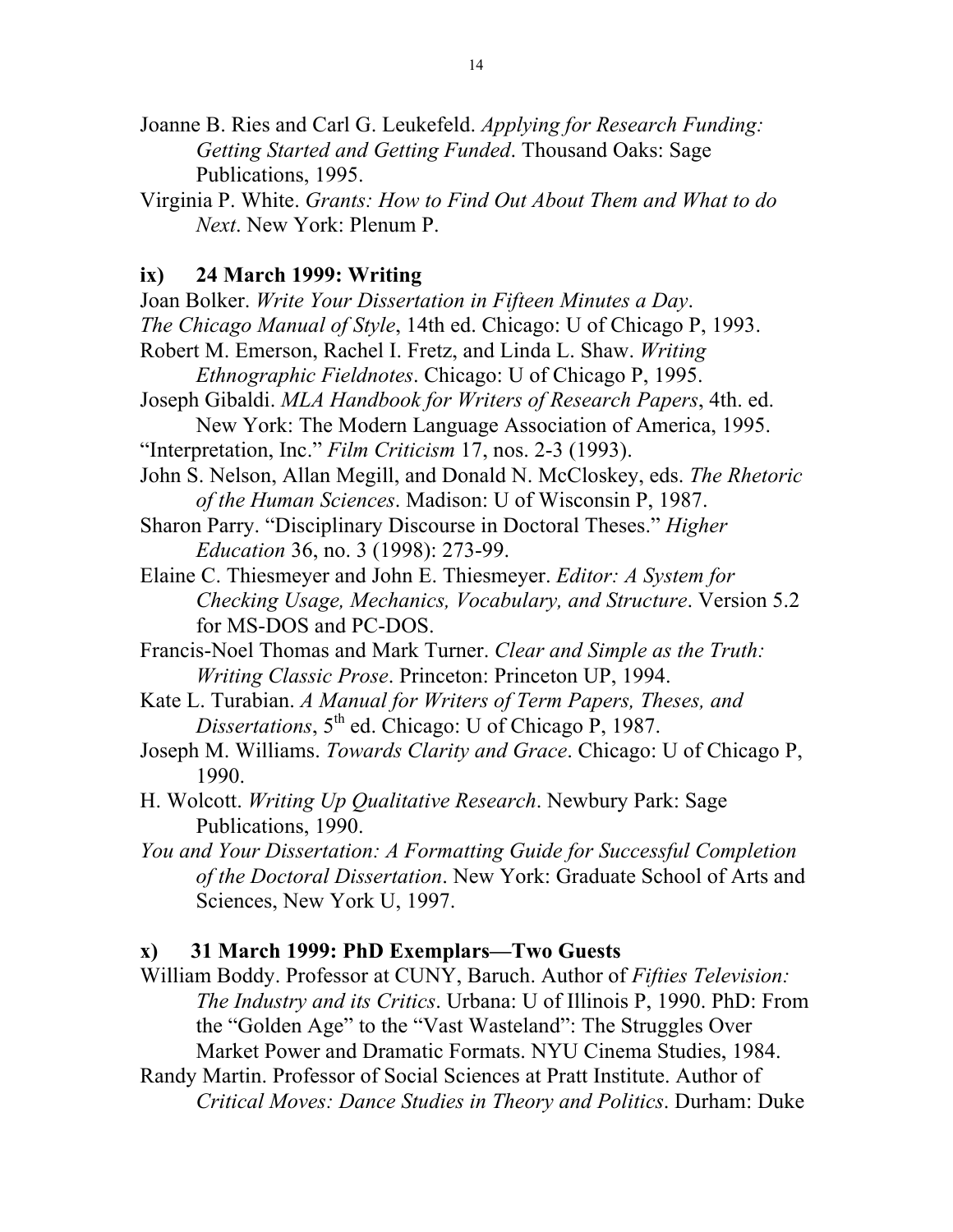UP, 1998; *Performance as Political Act: The Embodied Self*. New York: Bergin and Garvey, 1990; and *Socialist Ensembles: Theater and State in Cuba and Nicaragua*. Minneapolis: U of Minnesota P, 1994. PhD: Seeds of Desire: The Common Ground of Performance and Politics. CUNY Sociology, 1984.

# **xi) 7 April 1999: Associations and Conferences**

American Anthropological Association.

American Communication Association. <http://www.americancomm.org/>. American Sociological Association. <http://www.asanet.org/>. American Studies Association.

Association for Education in Journalism and Mass Communication.

Association of Moving Image Archivists. <http://www.amianet.org>.

Broadcast Education Association. <http://www.beaweb.org>.

European Society for the History of Photography.

<http://www.wmin.ac.uk/media/ESHP>.

International Association for Mass Communication Research.

International Association for Media History.

International Communication Association. <www.icahdq.org>.

Modern Language Association. <www.mla.org>.

National Communication Association.

Society for Cinema Studies. <http://www.CinemaStudies.org>.

# **xii) 14 April 1999: Publishing**

- V. Bakanic, C. McPhail, and R. J. Simon. "If at First You Don't Succeed: Review Procedures for Revised and Resubmitted Manuscripts." *American Sociologist* 21 (1990): 373-91.
- Terry Caesar. "On Teaching at a Second-Rate University." *South Atlantic Quarterly* 90, no. 3 (1991): 449-67.

Elisabeth S. Clemens, Walter W. Powell, Kris McIlwaine, and Dina Okamoto. "Careers in Print: Books, Journals, and Scholarly Reputations." *American Journal of Sociology* 101 (1996): 433-94.

Dissertation. Com. <http://www.dissertation.com>.

Fred Fedler. "Mentoring Manual for Teaching the Culture of the Field: Advice for Doctoral Students and Probationary Faculty." *Journalism & Mass Communication Educator* 51, no. 3 (1996): 74-80.

- M. Ferber. "Citations and Networking." *Gender & Society* 2 (1988): 82-89.
- M. F. Fox, ed. *Scholarly Writing and Publishing*. Boulder: Westview P, 1985.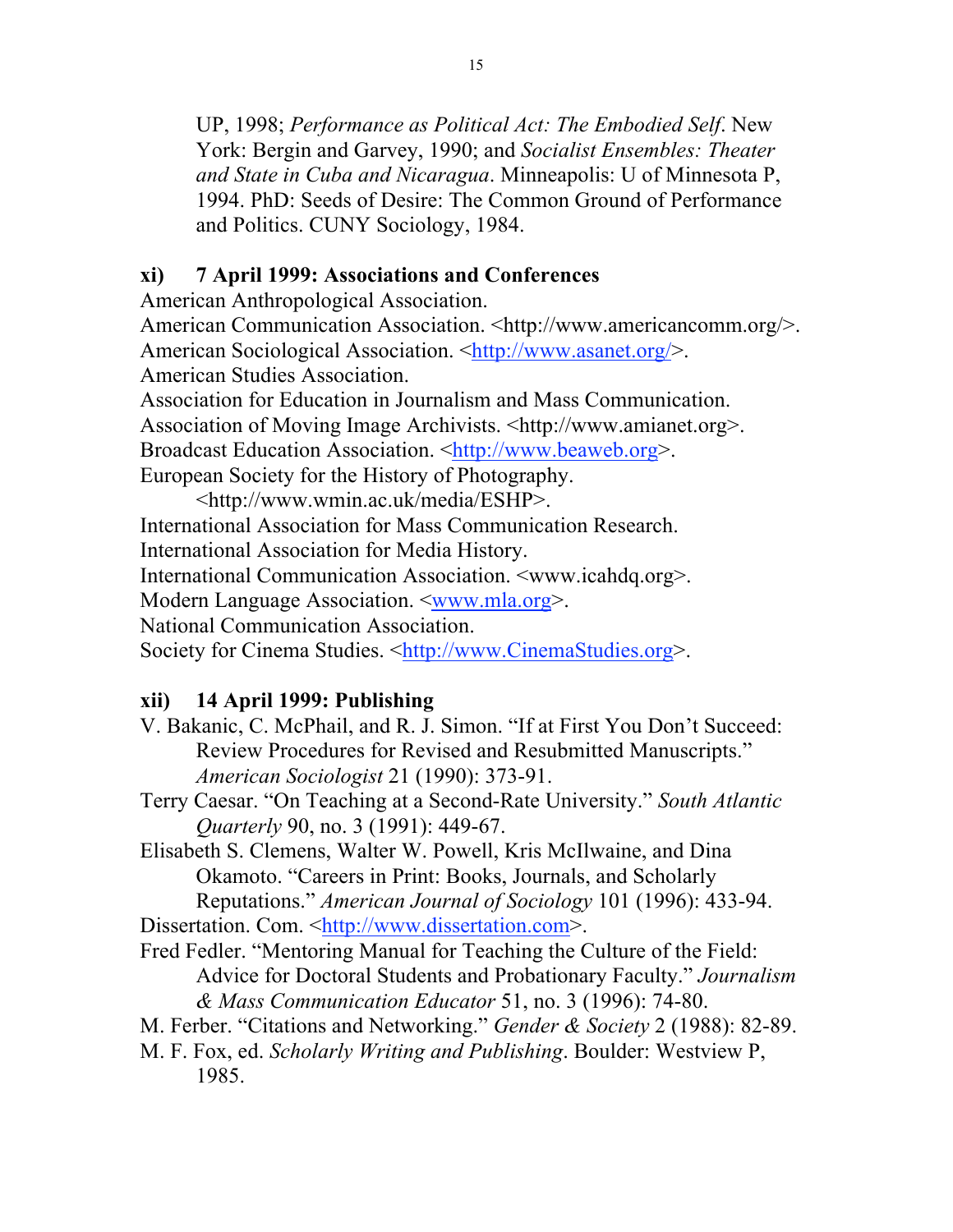- Lisa Guernsey. "Dissertation.Com Helps Thesis Authors Find a Paying Audience." *Chronicle of Higher Education* 27 November 1998: A23.
- E. Harman and I. Montagnes, eds. *The Thesis and the Book*. Toronto: U of Toronto P, 1976.
- James L. Harner, ed. *MLA Directory of Scholarly Presses in Language and*  Literature, 2<sup>nd</sup> ed. New York: MLA, 1996.
- Toby Miller. "Actually Existing Journal-ism." *Social Text* 50 (1997): 147- 48.
- *MLA Directory of Periodicals: A Guide to Journals and Series in Languages*  and Literatures,  $8<sup>th</sup>$  ed., 1996-98. New York: MLA.
- P. Parsons. *Getting Published: The Acquisition Process at University Presses*. Knoxville: U of Tennessee P, 1989.
- W. W. Powell. *Getting into Print: The Decision-Making Process in Scholarly Publishing*. Chicago: U of Chicago P, 1985.
- Andrew Ross. "Reflections on the Sokal Affair." *Social Text* 50 (1997): 149- 52.
- Kathryn B. Ward and Linda Grant. "Gender and Academic Publishing." *Higher Education: Handbook of Theory and Research* 11 (1996): 172-212.

# **xiii) 28 April 1999: Academic Labor**

- Randy Martin, ed. *Chalk Lines: The Politics of Work in the Managed University*. Durham: Duke UP, 1998.
- Tony Becher. *Academic Tribes and Territories: Intellectual Inquiry and the Culture of Disciplines*. Milton Keynes: Open UP, 1989.
- Marcia L. Bellas. "Comparable Worth in Academia: The Effects on Faculty Salaries of the Sex Composition and Labor Market Conditions of Academic Disciplines." *American Sociological Review* 59 (1994): 807-21.
- Robert T. Blackburn and Janet H. Lawrence, eds. *Faculty at Work: Motivation, Expectation, Satisfaction*. Baltimore: The Johns Hopkins UP, 1995.
- *Chronicle of Higher Education*. Information on the Job Market in Higher Education. <http://chronicle.com>.
- Burton R. Clark. *Places of Inquiry: Research and Advanced Education in Modern Universities*. Berkeley: U of California P, 1995.
- \_\_\_, ed. *The Academic Profession: National, Disciplinary, and Institutional Settings*. Berkeley: U of California P, 1987.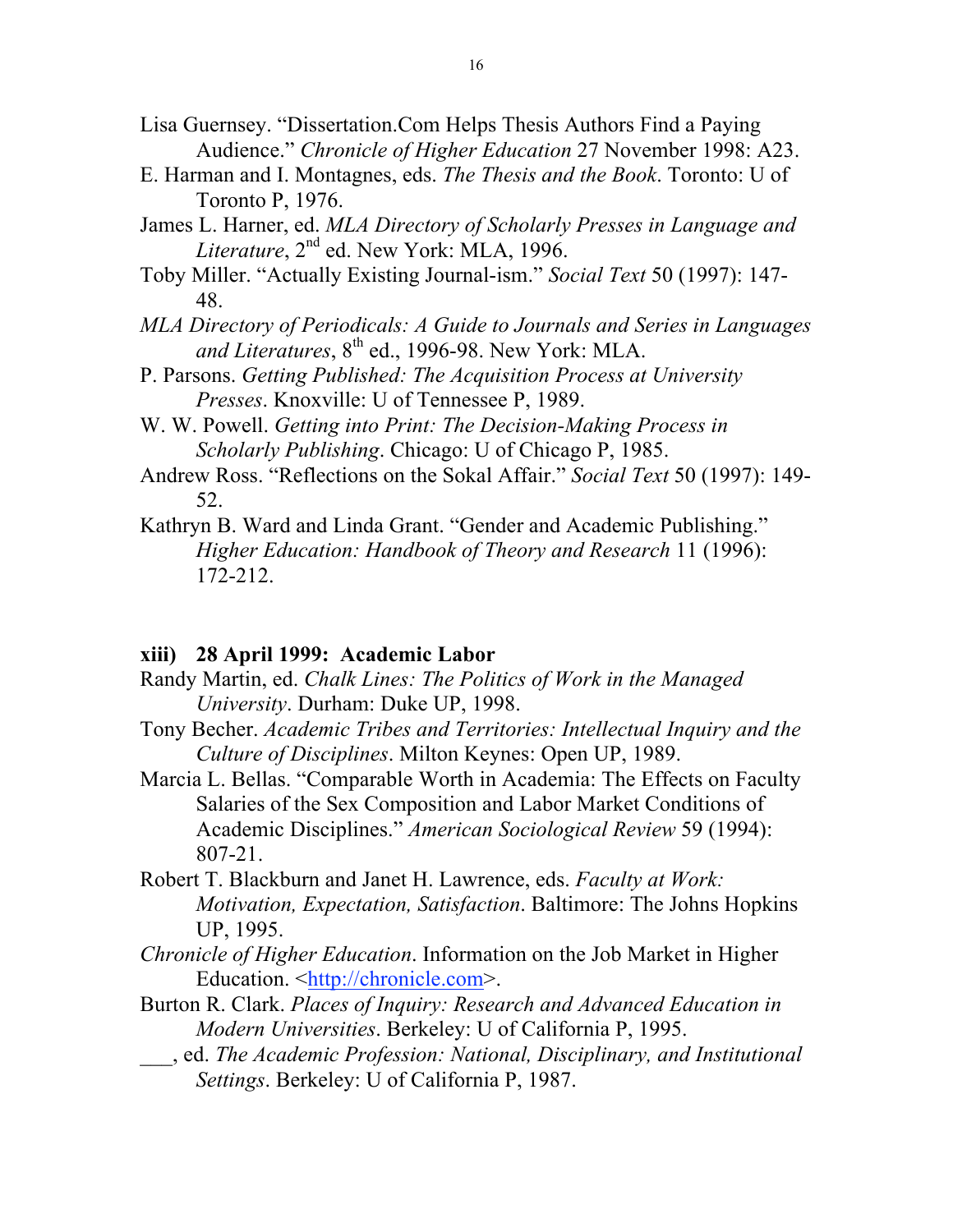- Jan Currie and Janice Newson, eds. *Universities and Globalization: Critical Perspectives*. Thousand Oaks: Sage Publications, 1998.
- Don DeLillo. *White Noise*. London: Picador, 1985. 3-4, 9-17, 31-32.
- Fred F. Endres and Stanley T. Wearden. "Job-Related Stress Among Mass Communication Faculty." *Journalism & Mass Communication Educator* 51, no. 3 (1996): 32-44.
- Shirley Fisher. *Stress in Academic Life: The Mental Assembly Line*. Bristol: Open UP, 1994.
- Karla Haworth. "More Community Colleges Push to Hire Ph.D.'s as Professors." *Chronicle of Higher Education* 8 January 1999: A12- A13.
- Mara Holt and Leon Anderson. "The Way We Work Now." *Profession 1998*: 131-42.
- Katherine Kolb. "Adjuncts in Academe: No Place Called Home." *Profession 1997*: 93-103.
- Amitava Kumar, ed. *Class Issues*. New York: New York UP, 1997.
- Courtney Leatherman and Alison Schneider. "Teaching Assistants Strike at U. of California Campuses." *Chronicle of Higher Education* 11 December 1998: A19.
- \_\_\_. "U. of California and its Teaching Assistants Reach Cease-Fire in Unionization Battle." *Chronicle of Higher Education* 18 December 1998: A11-A12.
- Ana Maria Turner Lomperis. "Are Women Changing the Nature of the Academic Profession?" *Journal of Higher Education* 61, no. 6 (1990): 643-77.
- *The MLA Guide to the Job Search: A Handbook for Departments and for PhDs and PhD Candidates in English and Foreign Languages*. New York: MLA, 1997.
- Cary Nelson, ed. *Will Teach for Food: Academic Labor in Crisis*. Minneapolis: U of Minnesota P, 1997.
- Gary Rhoades. *Managed Professionals: Unionized Faculty and Restructuring Academic Labor*. Albany: State U of New York P, 1998.
- K. Tracy. *Colloquium: Dilemmas of Academic Discourse*. New Jersey: Ablex, 1997.
- Paula A. Treichler. "How Dick and Jane Got Tenure: Women and University Culture 1989." *The Cornell Lectures: Women in the Linguistics Profession*. Ed. Alice Davison and Penelope Eckert. Washington: Committee on the Status of Women in Linguistics of the Linguistic Society of America, 1990. 112-28.